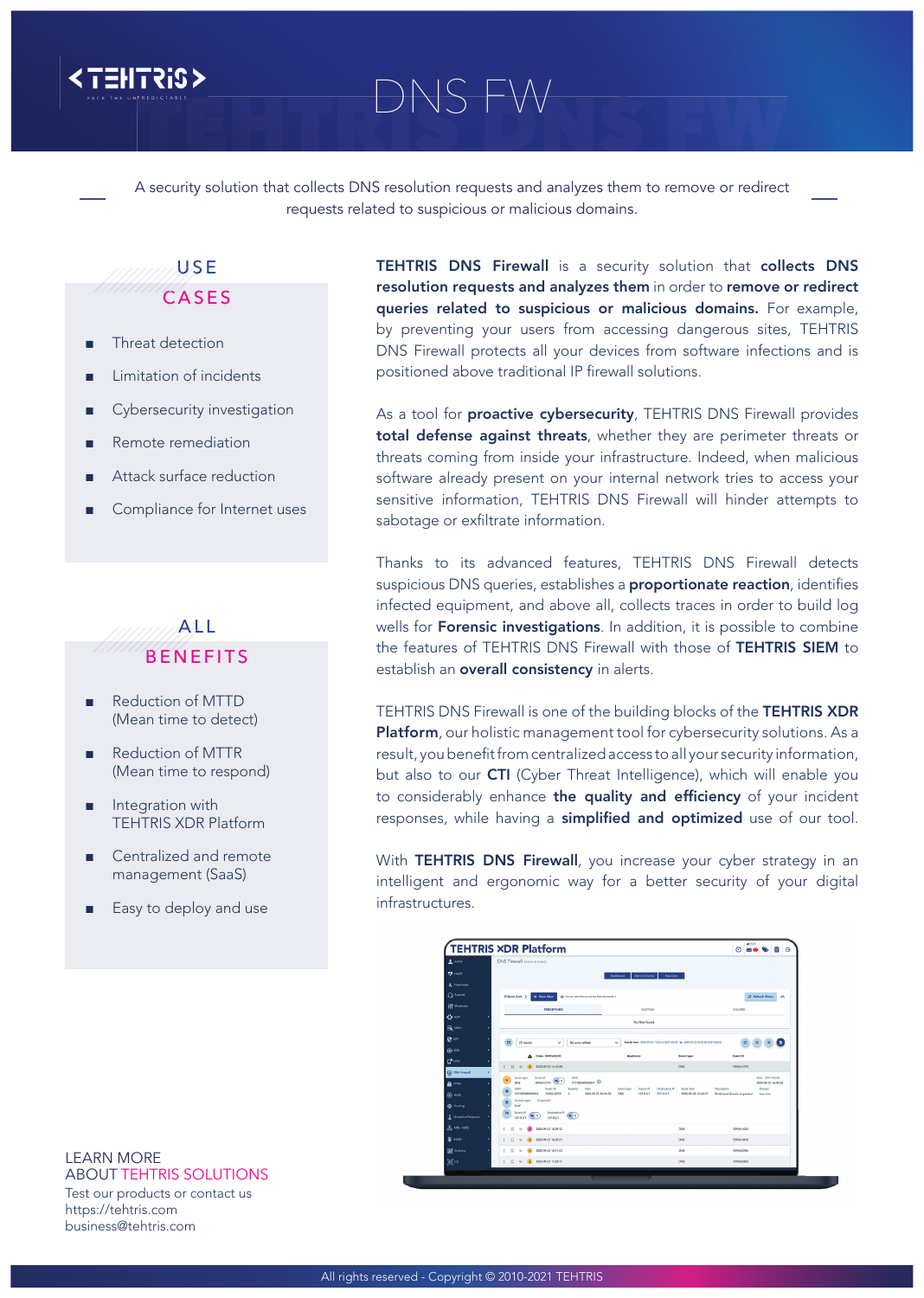

## <TEHTRIS><br>DNS FW

Interception, processing and logging of DNS queries

FEATURES

and internal threats.

or redirected.

#### *MARRI*KEY FEATURES

- Processing and logging DNS requests
- Data Science, dashboards
- Cyber Threat Intelligence
- Forensic Investigation
- Anti-phishing, anti-malware, anti Command & Control, anti crypto miner, etc.
- IA module to detect DGA

### SUPPORTED **PLATFORMS**

- On-Premise et Cloud
- All versions of Windows
- Linux, BSD, AIX, etc.
- macOS
- Mobiles / Tablets
- loT (cars, houses, etc.)
- Network Infrastructures
- OT (SCADA/ICS)
- All tools that speak DNS

#### LEARN MORE ABOUT TEHTRIS SOLUTIONS Test our products or contact us https://tehtris.com

business@tehtris.com

incident response capabilities through our CTI tool. The TEHTRIS DNS Firewall appliances can either be on-premise, in the cloud, or in hybrid mode. By preventing a compromission, TEHTRIS DNS Firewall can help you enhance your awareness of the dangers of

Internet browsing with redirections to personalized pages.



TEHTRIS DNS Firewall intercepts potentially malicious DNS resolutions circulating on your information systems and protects you from external

During its DNS resolution processes, TEHTRIS DNS Firewall compares perceived queries to the threat knowledge bases from TEHTRIS CTI (Cyber Threat Intelligence), and if a match is found, the query is blocked

TEHTRIS DNS Firewall is easy to apply and maintain: TEHTRIS CTI

TEHTRIS DNS Firewall can impose your own security policy to allow access only to pre-selected URLs (white list), or to specifically deny access

TEHTRIS DNS Firewall protects your sensitive environments (IoT, BYOD, BYOPC, data privacy, etc.) without deploying a complex agent.

TEHTRIS DNS Firewall is integrated to the TEHTRIS XDR Platform, allowing you to carry out **Forensic investigations** and access enhanced

databases are updated automatically and continuously.

(black list) when they are contrary to your risk aversion criteria.